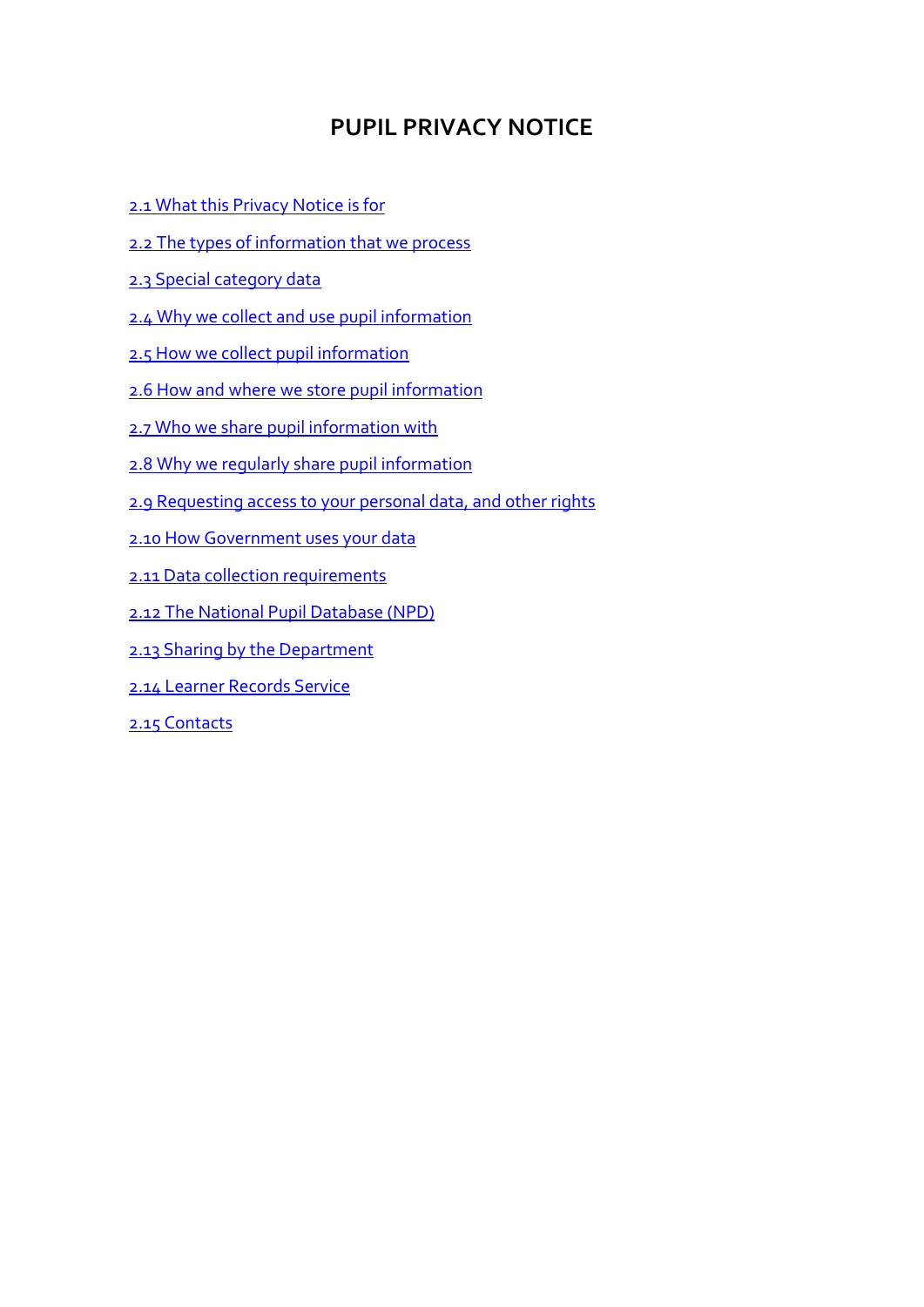# **Privacy Notice (How we use pupil information) – For pupils and their families.**

## <span id="page-1-0"></span>*2.1 What this Privacy Notice is for*

Brackenfield Special School collect, hold, use and share information about our pupils and their families. This is known as "personal data" and you have rights around that data, including knowing how and why we are processing the data. "Processing" data means from collecting, storing, using, sharing and disposing of it.

## <span id="page-1-1"></span>*2.2 The types of information that we process.*

- personal information that identifies you, and your contact details. This includes name, date of birth, unique pupil number, photographs, contact details and address.
- attendance (such as sessions attended, number of absences, absence reasons and any previous schools attended)
- behavioural information (such as exclusions and any relevant alternative provision put in place as well as behaviour support plans)
- assessment and attainment (such as National curriculum assessment results and any relevant results from professionals such as WISC etc)
- For pupils enrolling for post 14 qualifications, the Learning Records Service will give us the unique learner number (ULN) and may also give us details about your learning or qualifications.
- Destination data (this is information about what students do after leaving the school, for example, college, university, apprenticeship, employment)
- CCTV data

## <span id="page-1-2"></span>*2.3 Special category data*

- characteristics (such as ethnicity, language, and free school meal eligibility)
- safeguarding information (such as court orders and professional involvement)
- special educational needs (including the needs and ranking)
- medical information (such as Doctor's information, child health, dental health, allergies, medication and dietary requirements)
- Funding (Free school meal, Pupil Premium, ESA, High Needs Funding and Catch-Up Funding)

## <span id="page-1-3"></span>*2.4 Why we collect and use pupil information.*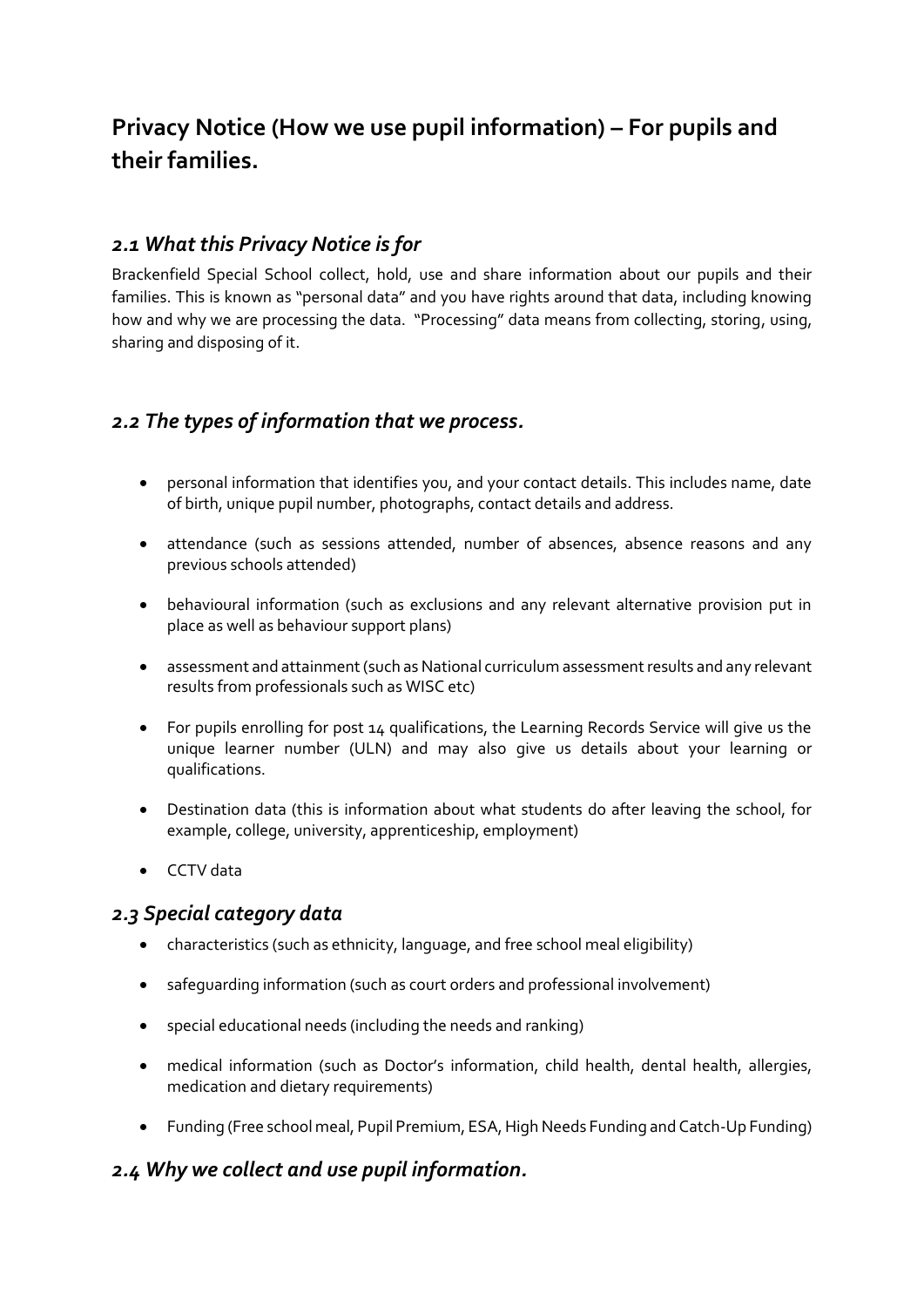We collect and use pupil information, for the following purposes:

- to support pupil learning
- to monitor and report on pupil attainment progress
- to provide appropriate pastoral care
- to assess the quality of our services
- to keep children safe
- to meet the statutory duties placed upon us for DfE.
- to comply with the law regarding data sharing
- for site security
- protect public monies against fraud.
- to streamline systems

Under the General Data Protection Regulation (GDPR), the lawful bases we rely on for processing pupil information are:

- Article 6(a) Consent (for any processing which does not fall into the bases detail within this section below)
- Article 6(c) Compliance and Legal Obligation

as set out in the Education Act 1996 (as amended). We are required to share information about our pupils with the (DfE) under regulation 3 of The Education (Information About Individual Pupils) (England) Regulations 2013. **In addition, there are extensive statutory obligations that a school is subject to – further details about these are available from our Data Protection Officer.**

• Article 6(e) - Public Interest

In addition, concerning any special category (personal data that needs more protection because it is sensitive, please see our legal conditions for processing document for information about special category data) data of GDPR - [Article 9](https://gdpr-info.eu/art-9-gdpr/) :

• Article 9(2g) - Processing is necessary for reasons of substantial public interest.

Data Protection Act 2018-part 2 schedule 1;

- 8 Equality of Opportunity or Treatment
- 18 Safeguarding Children and Individuals at Risk

## <span id="page-2-0"></span>*2.5 How we collect pupil information.*

We collect pupil information via admission forms completed by parent/carer when a student joins our School, data collection forms, CCTV cameras, information provided by; parent/carer, the previous school/provisions, local authorities, NHS, Police, the Department for Education (DfE) and by secure file transfer Common Transfer File (CTF).

Pupil data is essential for the Schools' operational use. Whilst the majority of pupil information you provide to us is mandatory, some of it requested on a voluntary basis. We will let you know, when we ask you for data, whether you are required to provide the information and your rights in relation to this.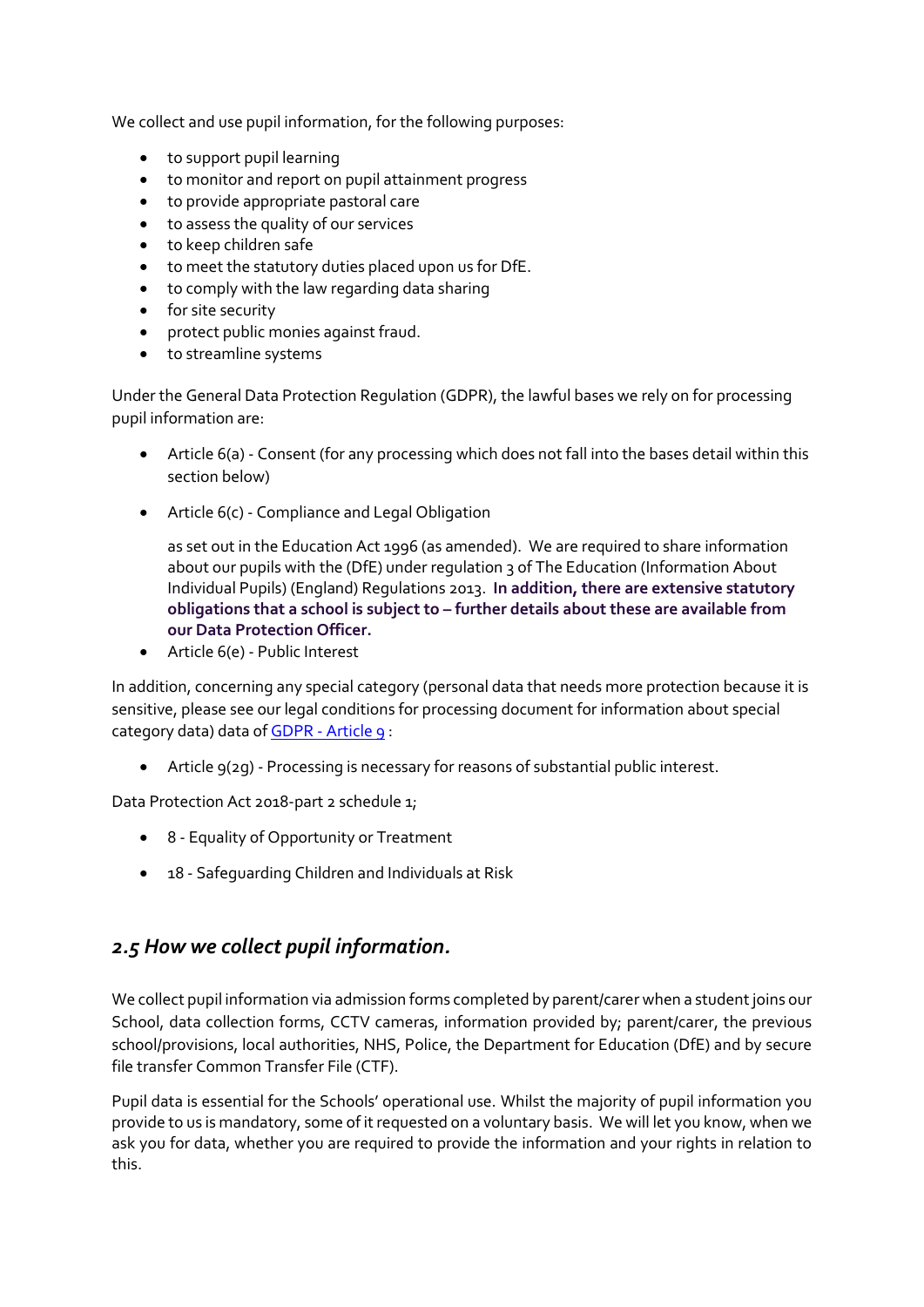## <span id="page-3-0"></span>*2.6 How and where we store pupil information.*

We securely store workforce information on the School's IT network. This is either on RM Integris or Microsoft Teams, both of which are cloud based; all the necessary safeguards are in place such as password protection and different levels of access. We don't keep any records on paper; all information is scanned in. Any paper records that do not need returning to parents / previous schools are securely shredded. We hold data securely for the set amount of time shown in our data retention schedule. For more information on our data retention schedule and how we keep your data safe, please see this schedule.

*We are currently following the instructions of the Independent Inquiry into Child Sexual Abuse (IICSA) which states that student records should not be destroyed until this inquiry is complete.*

## <span id="page-3-1"></span>*2.7 Who we share pupil information with*

We routinely share pupil information with:

- Schools that the pupils attend after leaving us.
- Feeder schools
- Our local authority
- Other relevant local authorities
- Our Governing Body
- Youth support services/careers services (pupils aged 13+)
- Employers/training providers where references are requested.
- Work experience providers
- The Department for Education (DfE) Inc. Learner Record Services and the National Pupil Database
- Police
- NHS (agencies and services)/School Nurse
- External systems used by the School to carry out day to day processes and requirements. For example, and not limited to; RM Integris, Teachers to Parents, School Money, Marvellous Me, Wonde. Please see appendix 1 for a full list.

## <span id="page-3-2"></span>*2.8 Why we regularly share pupil information.*

We do not share information about our pupils with anyone without consent unless the law and our policies allow us to do so.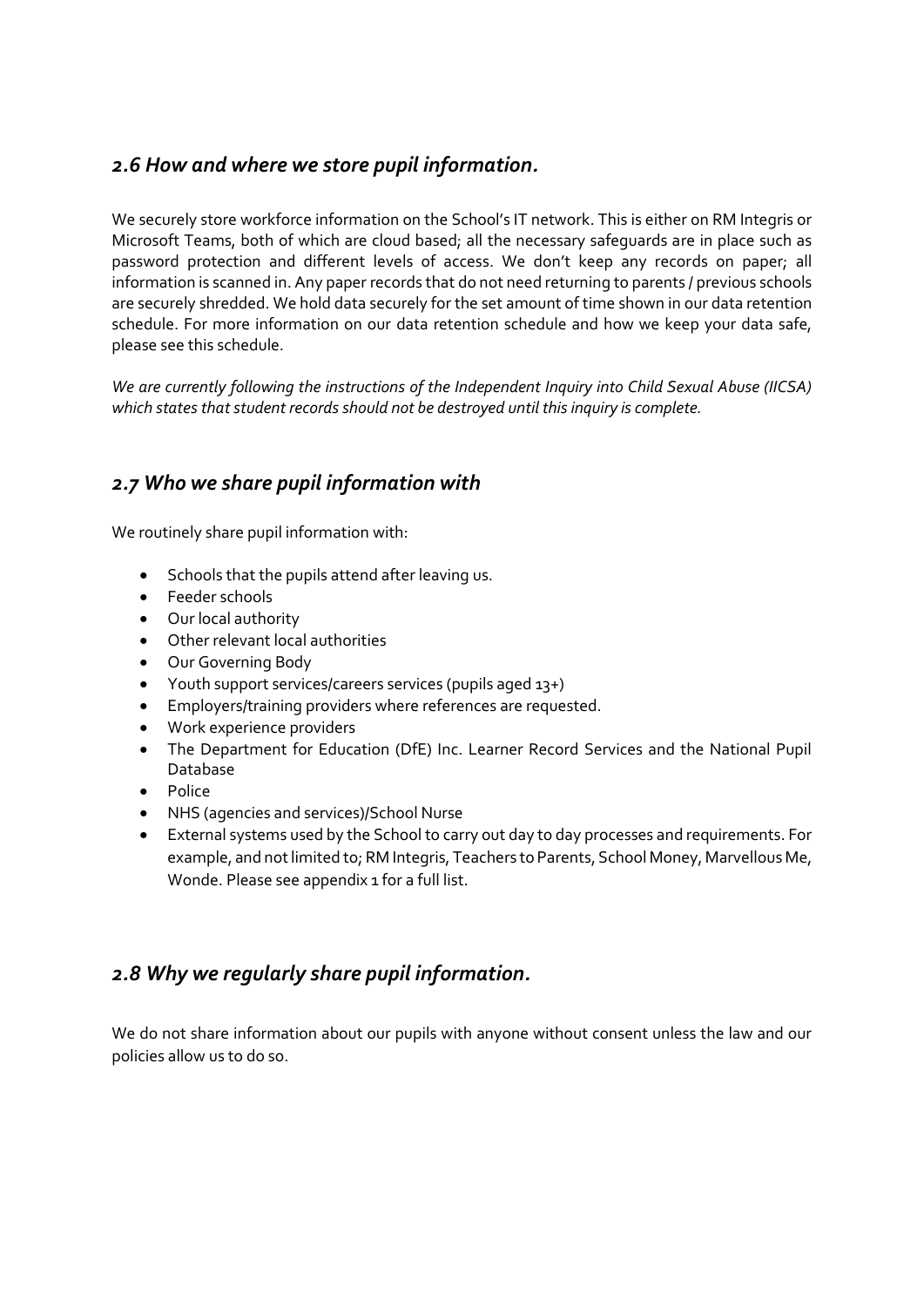### **2.8.1 Youth support services & Careers advisors**

#### Pupils aged 13+

Once our pupils reach the age of 13, we pass information about the pupil to our local authority so they can carry out their legal responsibilities in relation to the education or training of 13-19 year olds under section 507B of the Education Act 1996.

This enables them to provide services as follows:

- youth support services
- careers advisers

A parent or guardian can object to any information in addition to their child's name, address and date of birth being passed to their local authority or provider of youth support services by informing us. This right is transferred to the child / pupil once they reach the age 16.

For more information about services for young people, please visit our local authority website or contact our Schools' Data Protection Officer.

#### Pupils aged 16+

We will also share certain information about pupils aged 16+ with our local authority and / or provider of youth support services as they have responsibilities in relation to the education or training of 13-19 year olds under section 507B of the Education Act 1996.

This enables them to provide services as follows:

- post-16 education and training providers
- youth support services
- careers advisers

A child / pupil once they reach the age of 16 can object to only their name, address and date of birth is passed to their local authority or provider of youth support services by informing us.

For more information about services for young people, please visit our local authority website.

#### **2.8.2 Department for Education**

The Department for Education (DfE) collects personal data from educational settings and local authorities via various statutory data collections. We are required to share information about our pupils with the Department for Education (DfE) either directly or via our local authority for the purpose of those data collections, under section 3 of The Education (Information About Individual Pupils) (England) Regulations 2013.

All data is transferred securely and held by DfE under a combination of software and hardware controls, which meet th[e current government security policy framework.](https://www.gov.uk/government/publications/security-policy-framework)

For more information, please see 'How Government uses your data' section.

#### **2.8.3 Local Authorities**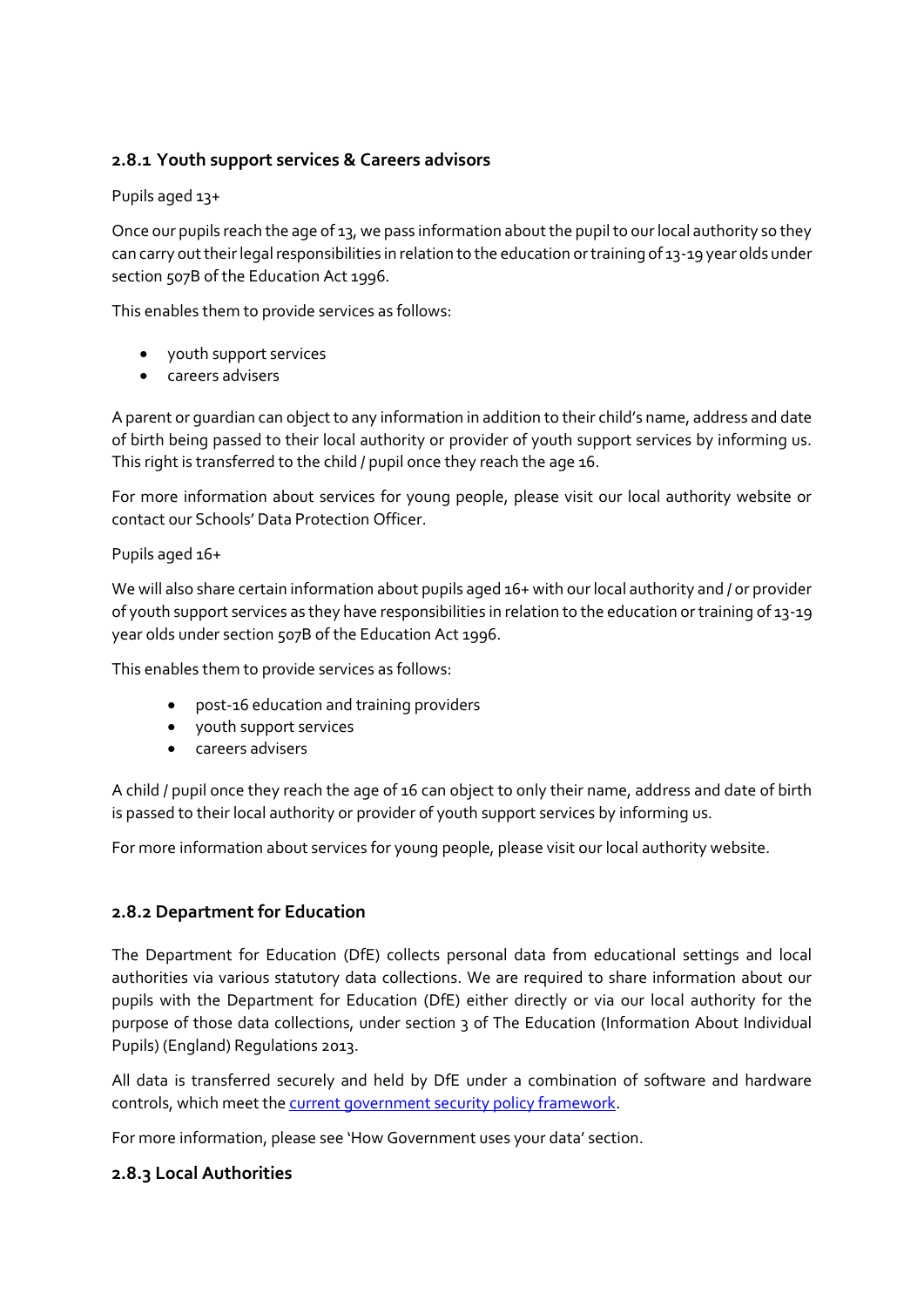We may be required to share information about our pupils with the local authority to ensure that they can conduct their statutory duties under

th[e Schools Admission Code,](https://www.gov.uk/government/publications/school-admissions-code--2) including conducting Fair Access Panels.

## <span id="page-5-0"></span>*2.9 Requesting access to your personal data, and other rights.*

Under data protection law, pupils have the right to request access to information about them that we hold, and in some cases, parents can make the request on the pupil's behalf. Parents also have the right to access their child's educational record**, though a parental request to see other records will be subject to the pupil's consent if they are over 13, understand the request and any implications.**

You also have the right to:

- be informed about the collection and use of your personal data.
- rectification, ie to have inaccurate personal data rectified, or completed if it is incomplete.
- erasure, often known as the 'right to be forgotten'; however this does not apply where, amongst other things, processing is necessary to comply with a legal obligation.
- restrict processing, although, as above this is a limited right.
- data portability where applicable.
- object: though other than for marketing purposes, this is also limited as above.
- Where we rely on your consent to process your data, you have the right to revoke that consent.
- You also have rights in relation to automated decision making and profiling, though these are not currently relevant.
- Finally, the right to seek redress, either through the ICO, or through the courts

If you would like to request access to your data, or use any of the other rights listed above, please contact the school office in the first instance.

## <span id="page-5-1"></span>*2.10 How Government uses your data.*

The pupil data that we lawfully share with the DfE through data collections:

- underpins school funding, which is calculated based upon the numbers of children and their characteristics in each school.
- informs 'short term' education policy monitoring and school accountability and intervention (for example, school GCSE results or Pupil Progress measures).
- supports 'longer term' research and monitoring of educational policy (for example how certain subject choices go on to affect education or earnings beyond school)

## <span id="page-5-2"></span>*2.11 Data collection requirements*

To find out more about the data collection requirements placed on us by the Department for Education (for example, via the school census) go to <https://www.gov.uk/education/data-collection-and-censuses-for-schools>

## <span id="page-5-3"></span>*2.12 The National Pupil Database (NPD)*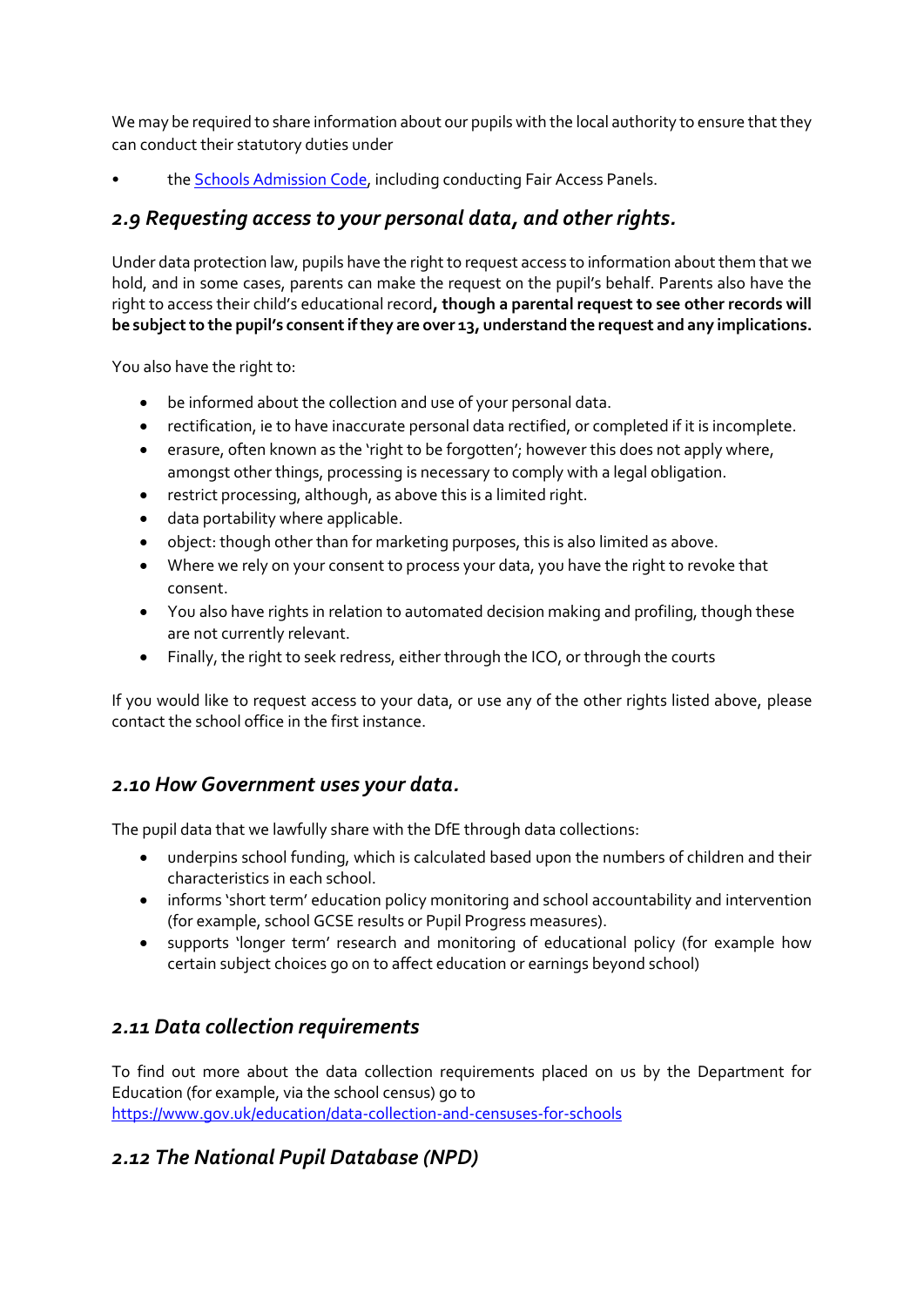Much of the data about pupils in England goes on to be held in the National Pupil Database (NPD).

The NPD is owned and managed by the Department for Education and contains information about pupils in schools in England. It provides invaluable evidence on educational performance to inform independent research, as well as studies commissioned by the Department.

It is held in electronic format for statistical purposes. This information is securely collected from a range of sources including schools, local authorities and awarding bodies.

To find out more about the NPD, go t[o https://www.gov.uk/government/publications/national](https://www.gov.uk/government/publications/national-pupil-database-user-guide-and-supporting-information)[pupil-database-user-guide-and-supporting-information](https://www.gov.uk/government/publications/national-pupil-database-user-guide-and-supporting-information)

## <span id="page-6-0"></span>*2.13 Sharing by the Department.*

The law allows the Department to share pupils' personal data with certain external, including:

- schools
- local authorities
- researchers
- organisations connected with promoting the education or wellbeing of children in England.
- other government departments and agencies
- organisations fighting or identifying crime.

For more information about the Department's NPD data sharing process, please visit:

<https://www.gov.uk/data-protection-how-we-collect-and-share-research-data>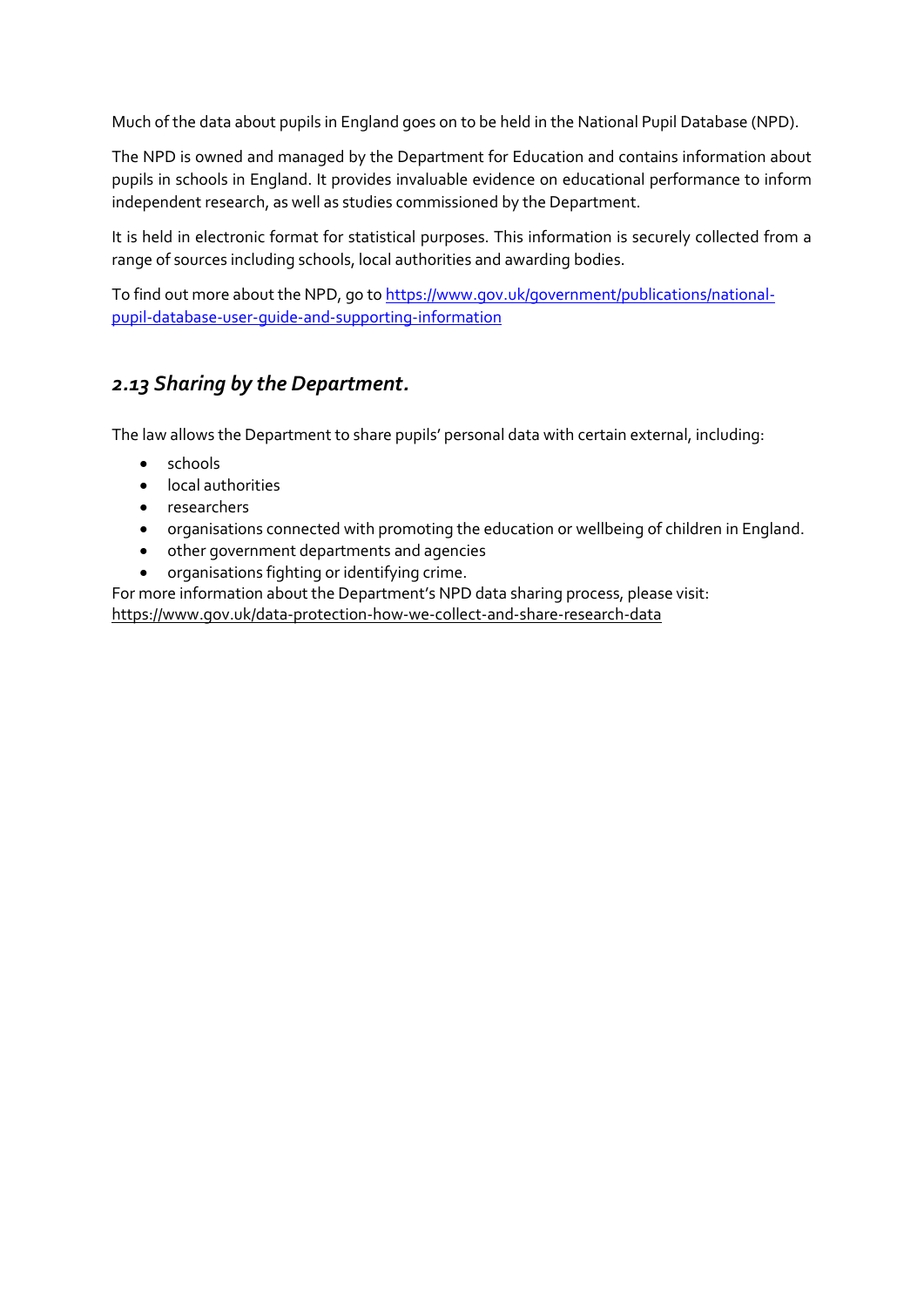Organisations fighting or identifying crime may use their legal powers to contact DfE to request access to individual level information relevant to detecting that crime. Whilst numbers fluctuate slightly over time, DfE typically supplies data on around 600 pupils per year to the Home Office and roughly 1 per year to the Police.

For information about which organisations the Department has provided pupil information, (and for which project) or to access a monthly breakdown of data share volumes with Home Office and the Police please visit the following website: [https://www.gov.uk/government/publications/dfe-external](https://www.gov.uk/government/publications/dfe-external-data-shares)[data-shares](https://www.gov.uk/government/publications/dfe-external-data-shares)

## <span id="page-7-0"></span>*2.14 Learner Records Service*

The information you supply is used by the Learning Records Service (LRS). The LRS issues Unique Learner Numbers (ULN) and creates Personal Learning records across England, Wales and Northern Ireland, and is operated by the Education and Skills Funding Agency, an executive agency of the Department for Education (DfE).For more information about how your information is processed, and to access your Personal Learning Record, please refer to: <https://www.gov.uk/government/publications/lrs-privacy-notices>

## <span id="page-7-1"></span>*2.15 Contacts*

If you have a concern about the way we are collecting or using your personal data or you would like to discuss anything in this privacy notice, we ask that you raise your concern with us in the first instance.

Please contact the School Office, Headteacher or School Data Protection Officer:

Data Protection Officer Name: GDPR for Schools, Derbyshire County Council

| DPO Email:   | qdprforschools@derbyshire.gov.uk                                                    |
|--------------|-------------------------------------------------------------------------------------|
| DPO Phone:   | 01629532888                                                                         |
| DPO Address: | Room 396, North Block, County Hall, Smedley Street,<br>Matlock, Derbyshire, DE4 3AG |

#### **For Derbyshire County Council:**

Information Governance Officer Children's Services Department, Derbyshire County Council Room 361 County Hall Matlock Derbyshire DE4 3AG Email: cs.dpandfoi@derbyshire.gov.uk Telephone: 01629 532011

#### **For DfE:**

Public Communications Unit, Department for Education, Sanctuary Buildings,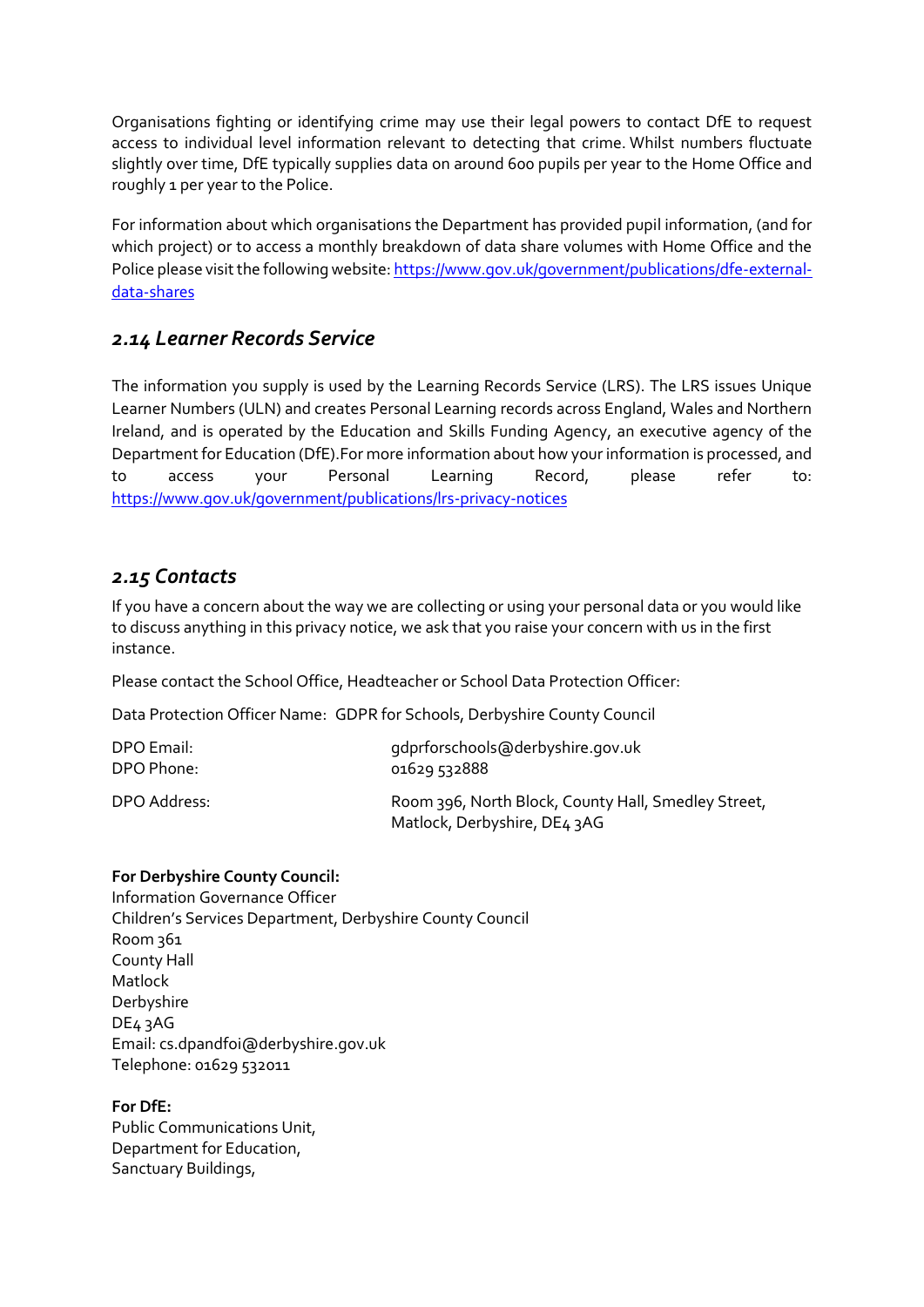Great Smith Street, London, SW<sub>1</sub>P<sub>3</sub>BT Website: www.education.gov.uk https://www.gov.uk/contact-dfe Email: http://www.education.gov.uk Telephone: 0370 000 2288

If however you are dissatisfied with our response to your concerns you can of course contact the ICO quoting our ICO registration number Z5232725 and stating that the Data Controller is Brackenfield Special School.

Information Commissioners' Office Wycliffe House Water Lane Wilmslow Cheshire SK9 5AF Tel: 0303 123 1113 (local rate) or 01625 545 745 if you prefer to use a national rate number. Fax: 01625 524 510 Website: https://ico.org.uk/concerns/

#### **Appendix 1:**

#### **Supplier Name** *Product Name*

Adaptsoft **Iris Adaptsoft** and *Iris Adapt* Assembly Assembly – data collection from MIS Careers & Enterprise Company Compass+ Community Brands UK Holdings Ltd t/a Eduspot Community Brands UK Holdings Ltd t/a Eduspot Department for Education (DfE) Analyse School Performance (ASP) Department for Education (DfE) COLLECT Department for Education (DfE) Common Transfer Form (CTF) Department for Education (DfE) DfE Sign-in Department for Education (DfE) EduBase Department for Education (DfE) Education and Skills Agency (EFSA) Department for Education (DfE) FSM Eligibility Checking System (ECS) Department for Education (DfE) Get information about schools Department for Education (DfE) Key to Success (KtS) Department for Education (DfE) Learning Records Service (LRS) Department for Education (DfE) National Curriculum Tools (NCA Tools) Department for Education (DfE) National Pupil Database (NPD) Department for Education (DfE) Channel Constant Department for Education (DfE) Performance Checking Exercise

Smart Payments Ltd (SchoolMoney)

Teachers2Parents Ltd